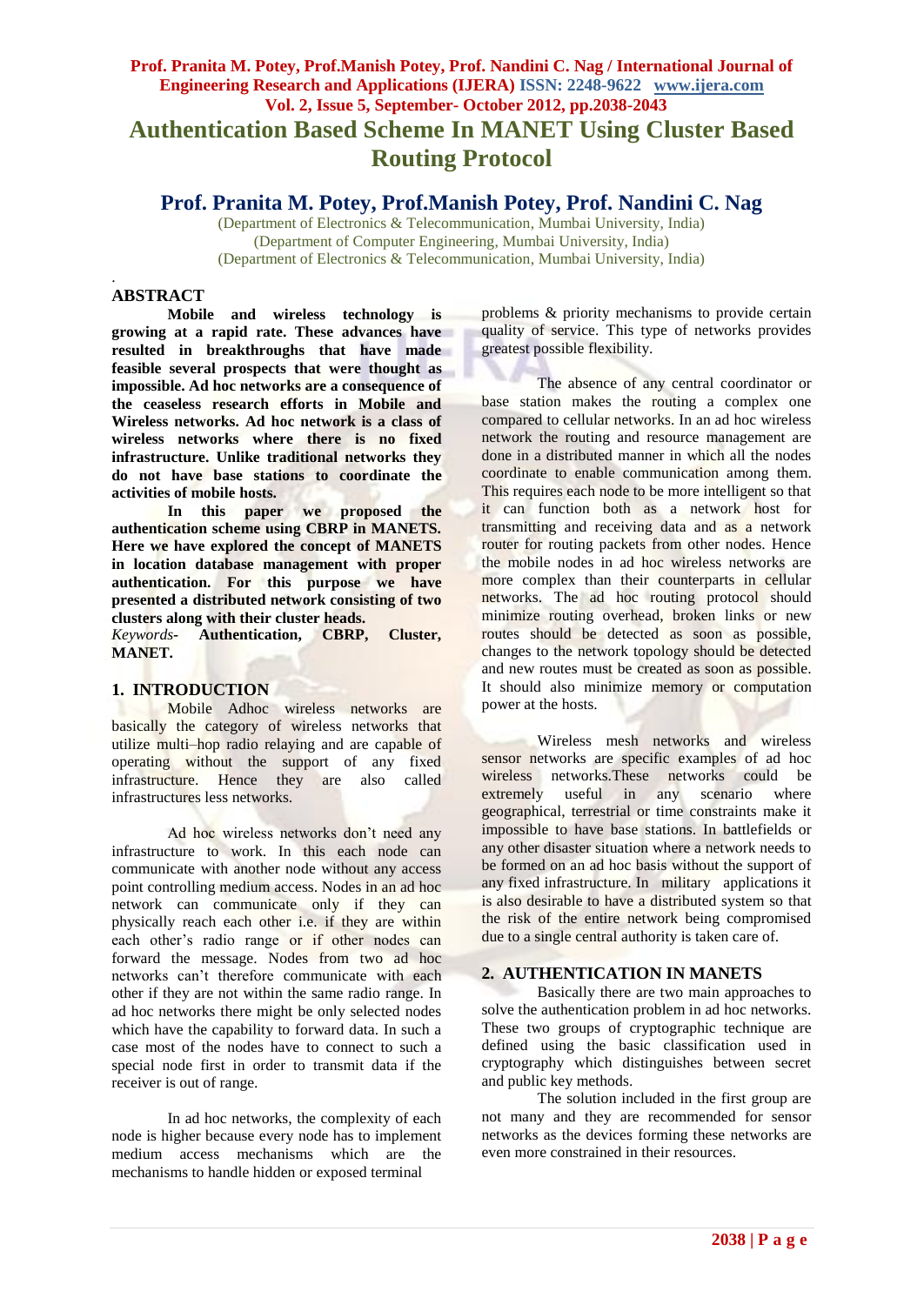The second approach methods based on Public Key Infrastructure (PKI) are the most studied so far. The main focus is on how to use public key cryptography and how to manage public key certificates in this restricted atmosphere.

Among the available possibilities to implement PKI in ad-hoc networks the easiest way is to employ a global trusted centralized certification authority (CA).Nevertheless this approximation should be discarded as it will hinder scalability. The main obstacle is that the access to this entity may provoke a bottleneck slowing down the communications among the member of the network since it is compulsory connecting with CA and verify each time the certificate. The most natural modification is to distribute the CA task among a set of nodes. In this sense the CA"S functions will be developed by a set of special servers included in the network. These servers will sign the public key of the nodes. In this way each time a component of the network B wishes to communicate with A of its peer should be in contact with the servers in advance in order to obtain A"s public key signed with CA"S secret Key.

#### **3. KEY MANAGMENT**

Ad hoc wireless networks pose certain specific challenges in key management due to lack of infrastructure in such networks. Two types of infrastructure have been identified which are absent in the ad hoc was the network in wireless network. The first infrastructure, such as dedicated routers and stable links. This ensures communication with all nodes. The second missing infrastructure in ad hoc wireless networks is the administrative support of certifying authorities.

#### **3.1 Password Based Group Systems**

Several solutions for group keying in ad hoc wireless networks have been suggested in the example scenario for implementation is a meeting room, where different mobile devices want to start a secure session. The parties involved in the session are to be identifies based on location, that is, all devices in the room can be part of session. Hence, relative location can be used as the criterion for access control. If a TTP which knows the location of the participants exists, that it can implement location based access control. A prior shared secret key can be obtained by plugging on to a wired network first, before switching to the wireless mode. A password based system has been explored where, in the simplest case, a long string is given as a password for users for one session. However human beings tend to favor natural flavor, natural language phrases as password, over randomly generated strings. Such passwords if used as keys directly during a session, are really weak and open to attack because of high redundancy, and the possibility of reuse over

different sessions. Hence protocols have been proposed to drive a strong key (not vulnerable to attacks) from the weak passwords given by the participants. This password based system could be two parties, with a separate exchange between any two participants, or it could be for whole group, with a leader being elected to preside over the sessions. Leader election is a special case of establishing an order among participants. The protocol used is as follows. Each participant generates a random number, and sends to all others. When every node has received a random number of every other node, a common presided function is applied on all the numbers to calculate a reference value. The nodes are ordered based on the difference between their random number and the reference value.

#### **3.2 Threshold Cryptography**

Public key infrastructure (PKI) enables the easy distribution of keys and a scalable method. Each node has a public/private key pair and a certifying authority (CA) can bind the keys to the particular node. But the CA has to be present all the time, which may not be feasible in ad hoc wireless network. It is also not advisable to simply duplicate the CA at different nodes. A scheme based on threshold cryptography has been proposed by which n servers exists in ad hoc wireless network, out of which any  $(t + 1)$  servers can jointly perform any arbitration or authorization successfully, but t servers cannot perform the same. Hence up to t compromised servers can be tolerated, this is called as  $(n, t+1)$  configuration, where  $n > 3t+1$ .

To sign a certificate each server generates a partial signature using its private key and submits it to a combiner. The combiner can be any one of the servers, in order to ensure that the key is combined correctly, t+1 combiner can be used to account for at most t malicious servers, using t+1 partial signatures (obtained from itself and t other servers), the combiner computes a signature and verifies its validity using a public key. If the verification fails it means that any one of the  $t+1$  key is not valid, so another subset of  $t+1$  key is tried. If the combiner itself is malicious, it cannot get a valid key, because the partial signature of itself is always invalid.

The scheme can be applied to asynchronous networks, with no bound on message delivery or processing times. This is one of the strengths of the scheme, as the requirement of synchronization makes the system vulnerable to DOS attacks, an adversary can delay a node long enough to violate the synchrony assumption, thereby disrupting a system.

Sharing a secret in a secure manner alone does not completely fortify a system. Mobile adversaries can move from one server to another,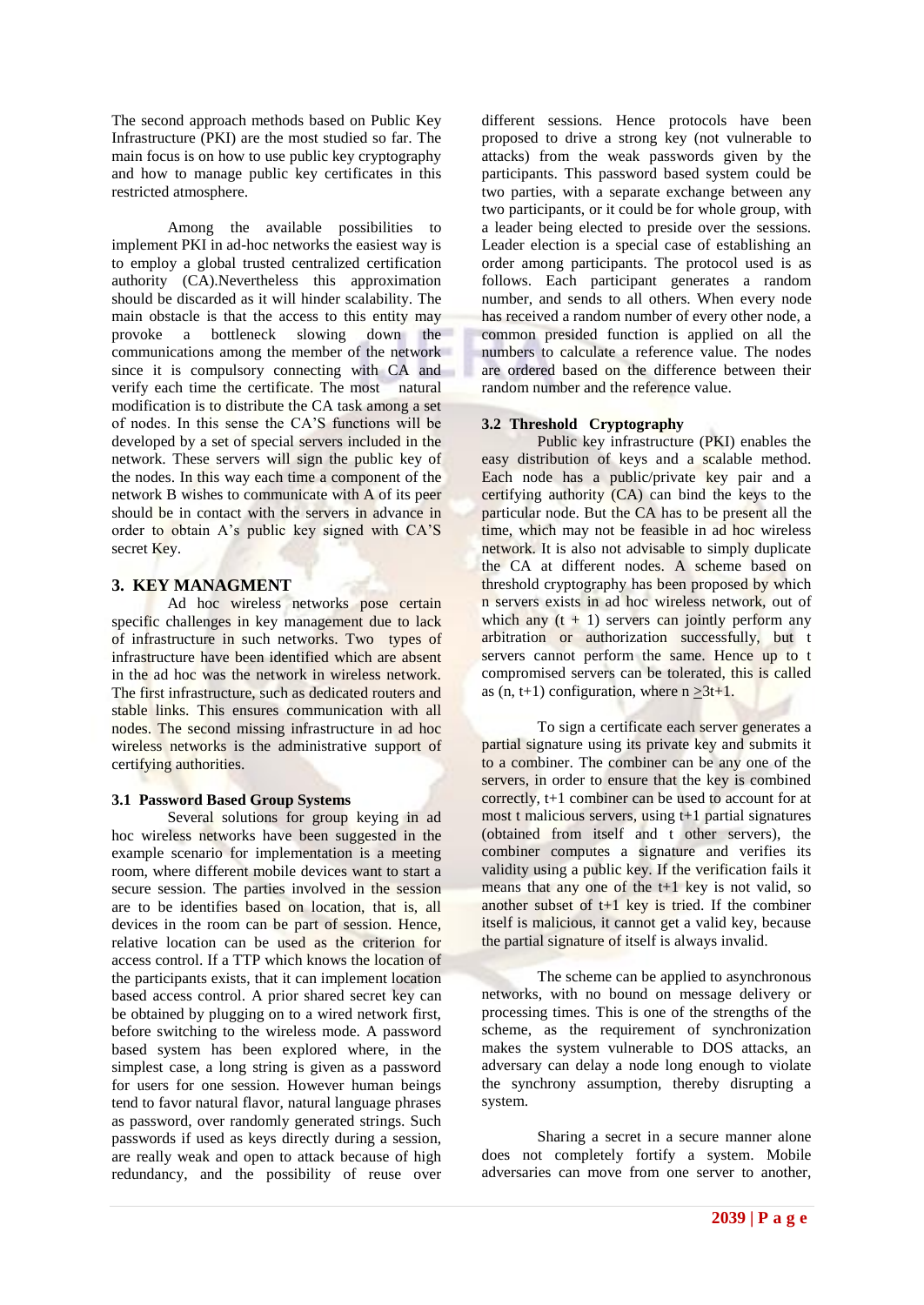attack them and get hold of their private keys. To counter this share refreshing has been proposed, by which servers create a new independent set of shares (the partial signatures which are used by the servers) periodically. Hence to break the system, an advisory has to attack and capture more than t servers within the period between two successive refreshes. Otherwise the earlier share information will no longer be valid. This improves protection against mobile adversaries.

#### **3.3 Self Organized Public Key Management For Mobile Ad hoc Network**

We have proposed a completely selforganized public key system for ad hoc wireless networks. This makes use of absolutely no infrastructure – TTP, CA, or server even during initial configuration. The users in the ad hoc wireless network issue certificates to each other based on personal acquaintance. A certificate is a binding between a node and its public key. These certificates are also stored and used by users themselves. Certificates are issued only for specific period of time and contain their time of expiry along with them. Before it expires, the certificate is updated by the user who had issued the certificate.

Initially each user has a local storage area consisting of certificate issued by him and the certificate issued by the other user to him hence, each certificate is stored twice by the issuer and the person for whom it has issued, periodically certificates from neighbors are requested and the repository is updated by adding any new certificates. If any of the certificates are conflicting (example, the same public key to different users, or the same user having different public keys), it is possible that a malicious note has issued a false certificate. A node than labels such certificates as conflicting and tries to resolve the conflict. Various method exist to compare the confidence in one certificate over another for instance another set of certificates obtained from another neighbor can be used to take a majority decision. This can be used to evaluate the trust in other users and protect malicious nodes. If the certificate issued by some node is found to be wrong, then that node may be assumed to be malicious.

## **4. KEY MANAGEMENT SERVICE**

We employ cryptographic schemes, such as digital signatures, to protect both routing information and data traffic. Use of such schemes usually requires a key management services. We adopt a public key infrastructure because of its superiority in distributing keys and in achieving integrity and non-repudiation. Efficient secret key schemes are used to secure further communication after nodes authenticate each other and establish a shared secret session key. In a public key infrastructure, each node has a public / private key pair, public keys can be distributed to other nodes, while private keys should be kept confidential to individual nodes. There is a trusted entity called Certification Authority (CA) for key management .The CA has a public / private key pair, with its public key known to every node, and signs certificates binding public keys to nodes. The trusted  $CA$  has to stay on – line to reflect the current bindings, because the bindings could change over time: A public key should be revoked if the owner node is no longer trusted or is out of the network a node may refresh its key pair periodically to reduce the chance of a successful brute-force attack on its private key.

It is problematic to establish a key management service using a single CA in ad hoc networks. The CA, responsible for the security of the entire network, is a vulnerable point of the network. If the CA is unavailable, nodes cannot get the current public keys of other nodes or to establish secure communication with others. If the CA is compromised and leaks its private key to an adversary, the adversary can then sign any erroneous certificate using this private key to impersonate any node or to revoke any certificate.

A standard approach to improve availability of a service is replication. But a replication of the CA makes the service more vulnerable. Compromise of any single replica, which possesses the service private key, could lead to collapse of the entire system. To solve this Problem, we distribute the trust to a set of nodes by letting these nodes share the key management.

## **5. AUTHENTICATION STRATEGY**

The authentication strategy presented here is for a hierarchical architecture. A cluster based network has been used. The routing protocol that uses this is cluster based routing protocol, i.e., CBRP.

The cluster based architecture was devised to minimize the flooding of route discovery packets. The routing protocol that uses this is *Cluster Based Routing Protocol*, CBRP. This kind of architecture is most suitable for large networks with several nodes. The entire network is divided into a number of overlapping or disjoint 2-hop-diameter clusters as shown in figure below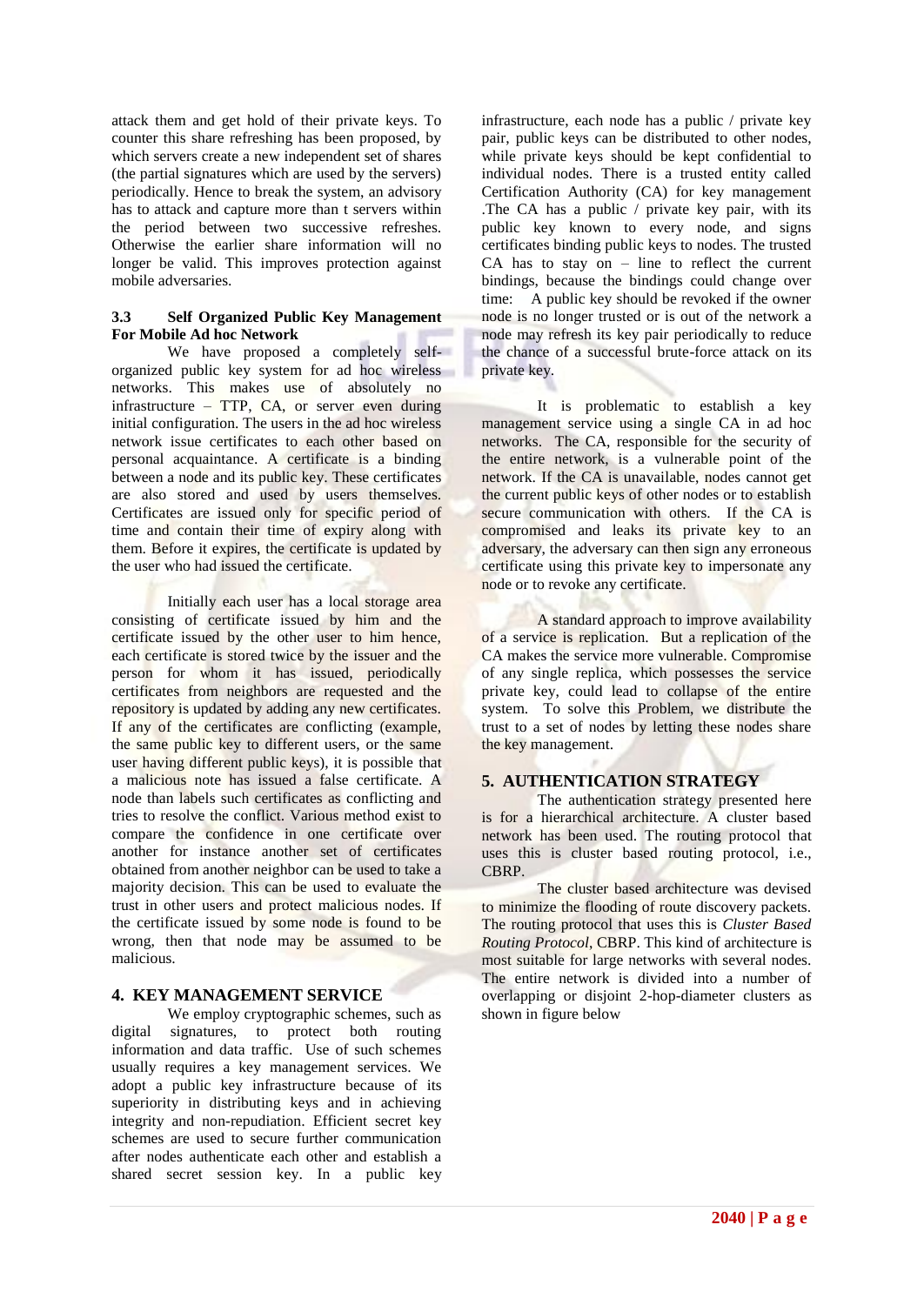

A cluster head is elected for each cluster to maintain the cluster membership information. A cluster is identified by its cluster Head ID. Each node in the network knows its Cluster Head(s) and therefore knows which cluster(s) it belongs to.  $A$ node regards itself as in cluster X if it has bidirectional link to the head of cluster X. In the current implementation of CBRP, the node with lower node ID is elected as cluster head. All the nodes broadcast HELLO messages periodically. The hello messages also contain tables carrying information about neighboring nodes and adjacent clusters.These HELLO messages are useful for maintaining upto date 2-hop topology.

The main focus is on authentication scheme that is most optimal for such hierarchical architectures.

#### **6. ASSUMPTIONS**

The proposed scheme is based on the following assumptions:

1. All the nodes of the network mutually trust one another. This can be safely assumed because the formation of the network itself is after the approval.

2. Each network node has sufficient computational power to execute the encryption algorithms and key generation algorithms.

3. Each node has sufficient memory to store the keys.

4. The transport protocol used is TCP.

Prior to the explaining the approach, we define the different key types that are used and the method adopted for the distribution of these keys.

When a node joins the network, it is given a *system public key* and *system private key.* This pair of keys is shared by all the nodes of the network. Besides the system key, each node also needs a *cluster key*. This *cluster key* is unique to every cluster and a single cluster key is shared by all the nodes belonging to a cluster. This key is generated by the cluster head and distributed to all the cluster members. This key is encrypted with the *system* 

*public key* and broadcast by the head. Each cluster head also has a unique pair of public/private key called *headkey*.

This private key is known only to the head that generates it. The corresponding public key is known to all the network nodes. This is done by means of a network wide broadcast that is initiated by each head immediately after it gets elected as the leader. Thus each member node needs to maintain a pair of *system keys*, a *cluster key* and a table consisting of *cluster ids* and the corresponding head"s *public key*. The cluster head has an additional responsibility of storing securely its private key.

### **7. ALGORITHM**

Nodes A, B and their respective cluster heads, CH1 and CH2, are marked. The cluster head acts as the certification authority for all its members. If A wishes to communicate with B, the following steps are to be performed for data authentication and integrity.

The two communicating parties, A and B, exchange a session key that is only valid for one TCP session. This is exchanged after mutual authentication for which their corresponding heads act as CAs. The head's keys are used for secretly exchanging session keys. The Cluster Heads then decrypt and transmit the session key to their corresponding members who are involved in the session.

When a node wants to establish a session with another node, it also sends this request to the head.

The head generates a set of k random prime numbers, (R1, R2, Rk), that are fairly large. The value of k could be as small as 16 or 32.The k numbers are encrypted first with the *head's private key* and then with the *cluster key*. Along with each number a time-stamp is encrypted so that they could be used for a limited amount of time. Therefore, each cluster head has a table containing Eck (Epv(R1; tv)); to Eck(Epv(Rk; tv)) where Eck is encryption using cluster key, Epv is encryption using the head"s private key and tv is the corresponding timestamp.

The head then broadcasts the k encrypted values, Eck(Epv(R1; tv)); toEck(Epv(Rk; tv)). All other cluster members could also receive this and buffer the values since these *k* values could serve as *authentication tags* for any of the members. The tags are decrypted with the cluster key before they are buffered. They can be used as authentication tags because they have been encrypted with the head"s private key. They are also encrypted with the session key to protect them from malicious listeners.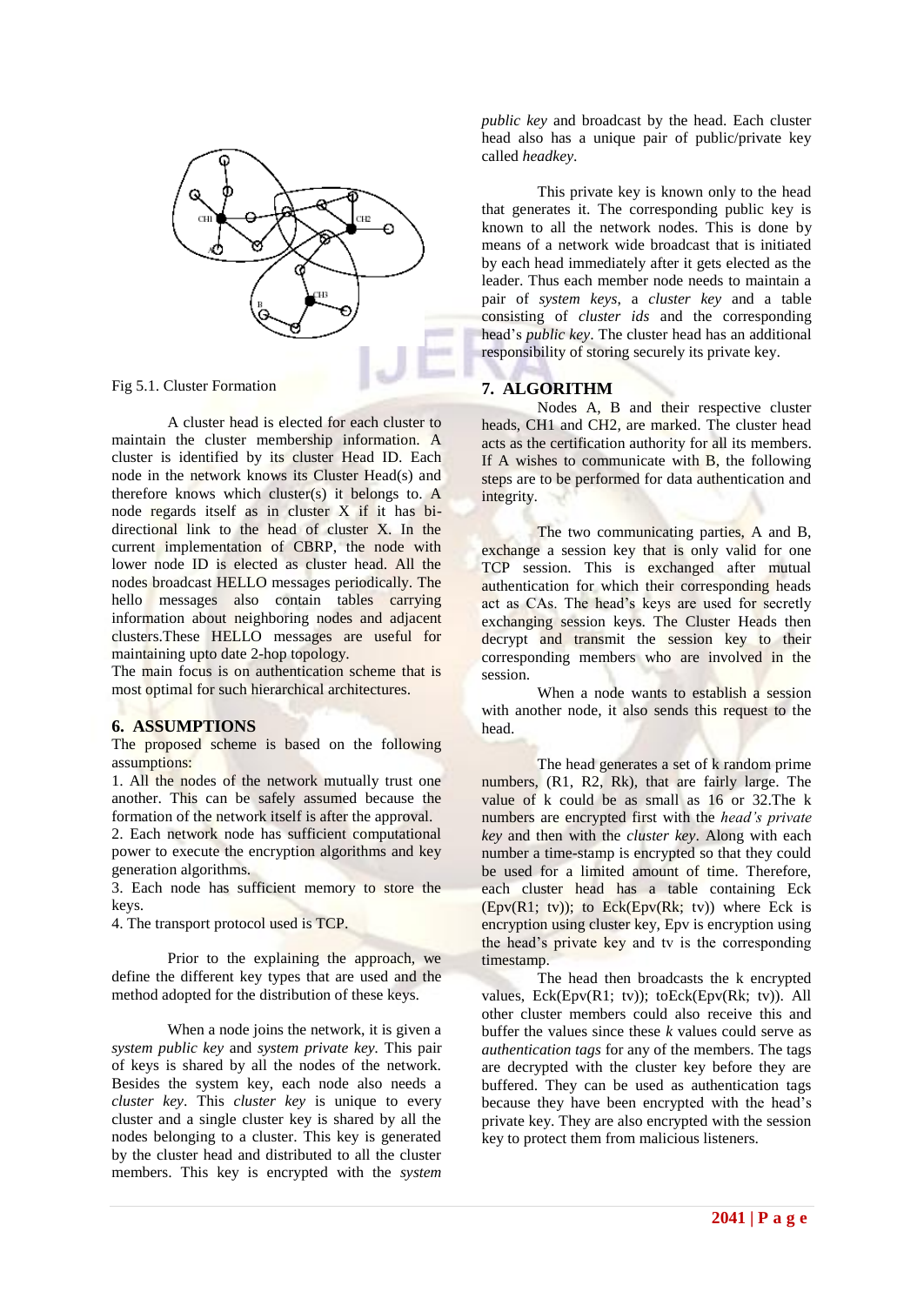If the sender already has unexpired *tags* that it acquired by listening to earlier broadcasts from head, then it would use the same and not send any request to the head.

When a window of *w* packets is to be sent, the k encrypted tags are used to obtain a permutation of size w. Each of these tags is appended to one packet.

When the receiver receives the packets with tags appended, it should be able to verify the origin and authenticity of the tags. A function called *check*  is used for this purpose. The tags are input to the function, and the output of the function is a value that is unique for each set of input. Since the tags are prime numbers the check function could be as simple as the product of the decrypted tags. It would be unique.

The sender applies the check function to the tags, considering 'm' at a time (the number 'm' can be decided according to the application). This function is computed as  $check(R0;R2....R(m-1))$ , check(R(m+1), R - (m + 2).......R(2m - 1)), and so on.

The output of the function is encrypted. The highest sequence number among these 'm' packets is also encrypted along with the value obtained from the check function. The session key is used for this encryption.

When the receiver receives the packets, it also computes the check function of the received tags. The computed value is compared with that sent by the sender. If they match the sender accepts, else the sender could identify that some tags are invalid.

Since the check function is computed for every "m" packets the receiver could even narrow down the search for unauthentic packets to a range of 'm'. The checksum field of the TCP header is also encrypted with session key so that any tampering of data during transit would be detected by computing checksum.

#### **8. RESULTS**



Fig 8.1. Cluster1 and the various nodes are created



Fig 8.2. Cluster2 and the various nodes are created



Fig 8.3.Cluster Head and Cluster1 and Cluster2 are formed